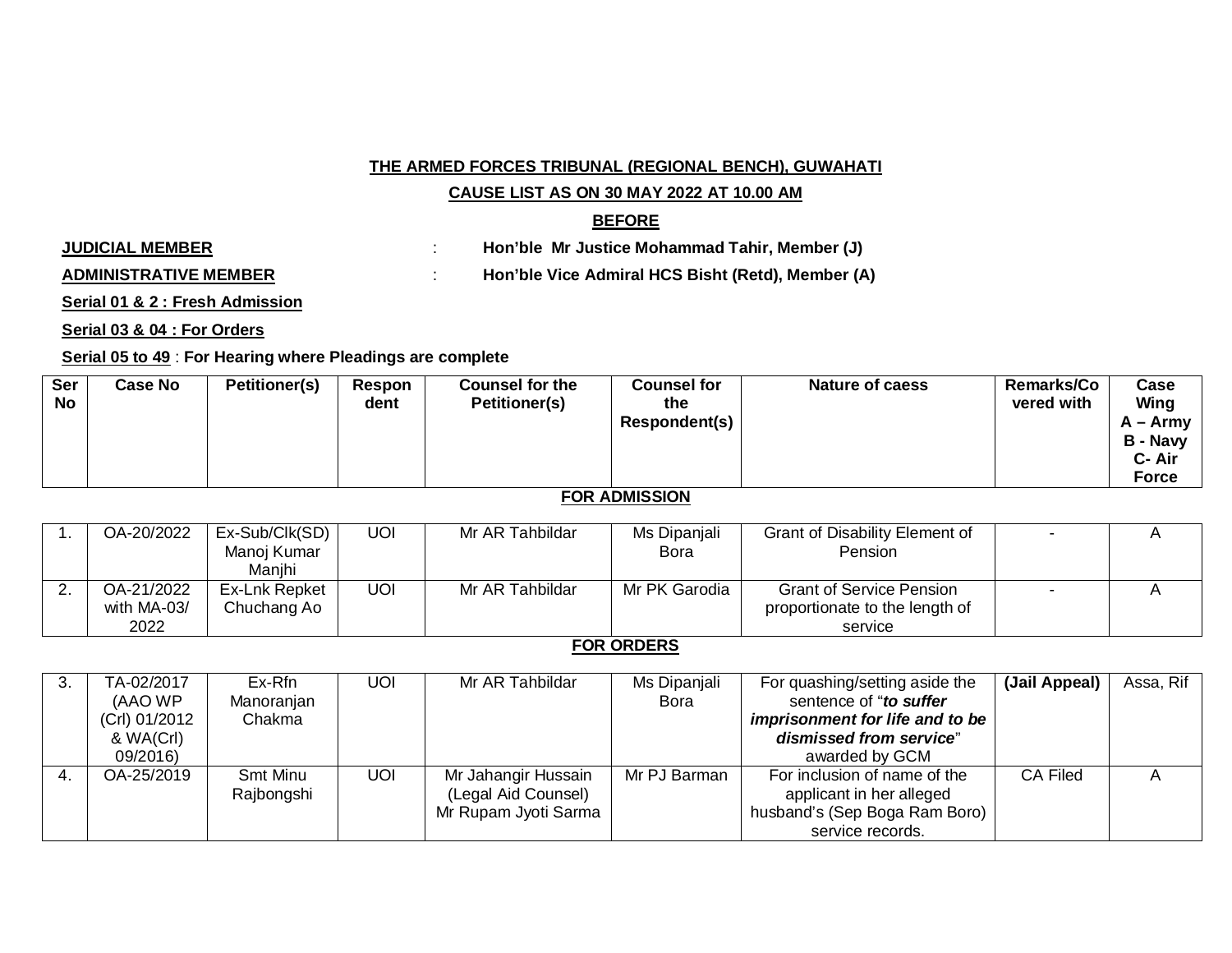# **FOR HEARING**

| 5.               | TA-01/2018<br>(AOO Cr<br>733/1998) | Smt Rajo Devi<br>Widow of Late<br>Sub Ganga<br>Ram | <b>UOI</b>     | Mr Mehdi Alam                                                                                                    | Mr PK Garodia        | Mitigation of sentence of dismisal<br>from service awarded by GCM to<br>a lesser punishment of reduction<br>to rank                                                                             | Pleadings<br>complete.<br>Written<br>argument<br>also filed  | Assam Rif      |
|------------------|------------------------------------|----------------------------------------------------|----------------|------------------------------------------------------------------------------------------------------------------|----------------------|-------------------------------------------------------------------------------------------------------------------------------------------------------------------------------------------------|--------------------------------------------------------------|----------------|
| 6.               | $OA(A)-35/$<br>2017                | Wing Cdr JJ<br>Jacob                               | $\overline{U}$ | Mr KN Choudhury,<br><b>Sr Counsel</b><br>Mr Rghavendra Jha<br>Mrs Manisha Jha<br>Mr Tapan Deori<br>Mr B Talukdar | Mr Pranjal<br>Sharma | Re-instatement into service by<br>quashing/setting aside the order<br>of dismissal, passed by the<br>Under Secy to Govt of India, Min<br>of Def dt 29 May 2017 (Annx-10,<br>page No 925 to 933) | Pleadings<br>complete.                                       | $\overline{C}$ |
| 7.               | OA-12/2018                         | Shri A Nipuni<br>Mao                               | $\overline{U}$ | Mr K Chonjohn<br>Mr TH Trimal Ch Singh                                                                           | Mr PK Garodia        | Grant of full wages from 01-05-<br>2000 to 30-06-2015 with cost of<br>the instant application                                                                                                   | Pleadings<br>complete.<br>Written<br>argument<br>also filed. | Assam Rif      |
| $\overline{8}$ . | OA-56/2019                         | Ex-LAC<br>Dwipjyoti<br>Talukdar                    | <b>UOI</b>     | Mr Abhishek Misra                                                                                                | Mr P Sharma          | Re-instatement into service with<br>consequental benefits                                                                                                                                       | CA filed<br>Rejoinder not<br>filed                           | $\mathsf{C}$   |
| 9.               | OA-07/2021                         | Ex-Hony Nb<br>Sub Khamkho<br>Kam                   | UOI            | Mr AR Tahbildar<br>anuptahbildar@gmail.c<br><sub>om</sub>                                                        | Mr B Kumar           | <b>Disability Element of Pension</b><br>with rounding off benefits 20 to<br>50%. NANA. 24 yrs of service.                                                                                       | Pleadings<br>complete                                        | A              |
| 10.              | OA-05/2021<br>with<br>MA-06/21     | Ex-Nk Kolni<br>Anal                                | $\overline{U}$ | Mr AR Tahbildar<br>anuptahbildar@gmail.c<br><sub>om</sub>                                                        | Mr PK Garodia        | <b>Disability Element of Pension</b><br>with rounding off benefits 60 to<br>75%. NANA. 16 yrs, 07 months<br>service.                                                                            | -do-                                                         | A              |
| 11.              | OA-11/2021<br>with<br>MA-09/21     | <b>Ex-Rect Hulang</b><br><b>AK Roel Anal</b>       | $\overline{U}$ | Mr AR Tahbildar                                                                                                  | Mr PK Garodia        | <b>Disability Element of Pension</b><br>with rounding off benefits &<br>arrears thereon.                                                                                                        | -do-                                                         | A              |
| 12.              | OA-10/2021                         | Ex-Nk<br>Lalzathang                                | UOI            | Mr AR Tahbildar                                                                                                  | Mr B Kumar           | <b>Disability Element of Pension</b><br>with rounding off benefits from<br>20 to 50%. NANA. 17 yrs of<br>service.                                                                               | $-do-$                                                       | A              |
| 13               | OA-13/2021                         | Ex-Sep Jamkho                                      | <b>UOI</b>     | Mr AR Tahbildar                                                                                                  | Ms Dipanjali         | Service element of disability                                                                                                                                                                   | -do-                                                         | A              |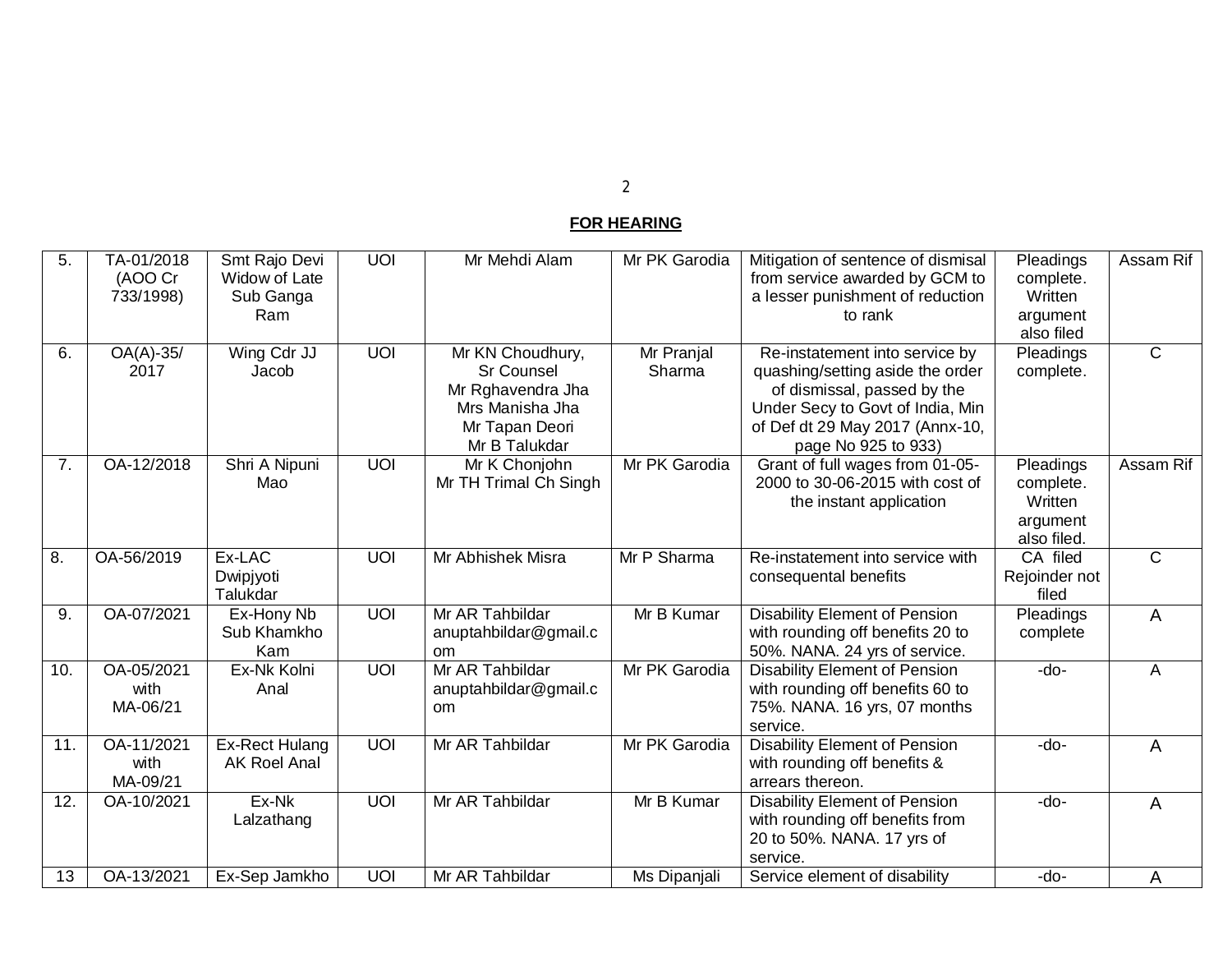| with               | Gam | <b>Bora</b> | tor service ا<br>pension<br>ייו rendered ו-<br>nn |  |
|--------------------|-----|-------------|---------------------------------------------------|--|
| 10/21<br><b>MA</b> |     |             | DSC.                                              |  |

| 14                | OA-08/2019<br>with MA-05/19       | Ex-Sep<br>Tiatemsu                    | U              | Mr BB Gogoi<br>Mr RK Talukdar                                                     | Mr PK Garodia                      | Re-instatement into service by<br>quashing the Discharge Order<br>dated 12-11-2015                                                        | Pleadings<br>complete                                      | A              |
|-------------------|-----------------------------------|---------------------------------------|----------------|-----------------------------------------------------------------------------------|------------------------------------|-------------------------------------------------------------------------------------------------------------------------------------------|------------------------------------------------------------|----------------|
| 15                | OA-50/2019                        | Ex-Sep<br>Mangpu                      | <b>UOI</b>     | Mr AR Tahbildar                                                                   | Mr P Sharma                        | <b>Grant of Broad Banding Benefits</b><br>of Disability Element of Pension<br>for the intervening period from<br>01-01-1996 to 31-12-2015 | -do-                                                       | A              |
| 16.               | OA-34/2019                        | Ex-Sep Lallian<br>Chin                | UOI            | Mr AR Tahbildar                                                                   | Mr B Kumar                         | For continuation of Disability of<br>Pension with rounding off<br>benefits.                                                               | -do-                                                       | A              |
| 17.               | OA-55/2019<br>with MA-37/19       | Ex-Hav R<br>Thumgaland                | $\overline{U}$ | Mr AR Tahbildar                                                                   | Ms Dipanjali<br><b>Bora</b>        | <b>Grant of Disability Element of</b><br>Pension with rounding off<br>benefits                                                            | $-do-$                                                     | A              |
| 18.               | $OA(A) - 54$<br>2016              | Ex-Nk<br>Paongam                      | $\overline{U}$ | Mr Jalaluddin<br>Mr Juno Rahman                                                   | Mr PK Garodia                      | <b>Grant of Service Pension by</b><br>quashing the verdict of SCM                                                                         | $-do-$                                                     | A              |
| 19.               | OA-13/2020<br>with MA-09/20       | <b>Ex-Hav Neilal</b><br>Vaiphei       | UOI            | Mr AR Tahbildar                                                                   | Mr B Kumar                         | <b>Grant of Disability Element of</b><br>Pension with rounding off<br>benefits                                                            | $-do-$                                                     | A              |
| 20.               | OA-42/2019<br>with MA-32/19       | Ex-Cfn Sheinal<br><b>Bungden Anal</b> | $\overline{U}$ | Mr AR Tahbildar                                                                   | <b>Ms Dipanjali</b><br><b>Bora</b> | <b>Grant of Disability Element of</b><br>Pension with rounding off<br>benefits                                                            | $-do-$                                                     | A              |
| 21                | OA-40/2019                        | Ex-Sub Jonati<br>Anal                 | UOI            | Mr AR Tahbildar                                                                   | <b>Ms Dipanjali</b><br>Bora        | Grant of revised rate of Service<br>Pension at par OROP                                                                                   | -do-                                                       | A              |
| 22.               | OA-41/2019                        | Ex-Sep Gin<br>Khan Khup               | $\overline{U}$ | Mr AR Tahbildar                                                                   | Ms Dipanjali<br><b>Bora</b>        | <b>Grant of Disability Element of</b><br>Pension with rounding off<br>benefits                                                            | -do-                                                       | A              |
| 23.               | OA-13/2019                        | Ex-Sub SN<br>Angpol<br>Lamkang Naga   | UOI            | Mr AR Tahbildar                                                                   | Mr PK Garodia                      | Grant of revised rate of Service<br>Pension at par pre Jul 2014<br>retirees                                                               | -do-                                                       | A              |
| $\overline{24}$ . | OA-06/2019                        | Ex-Sep Barun<br>Rajbongshi            | UOI            | Mrs Rita Devi<br>Mr AR Tahbildar                                                  | Mr PK Garodia                      | <b>Grant of Disability Pension</b>                                                                                                        | $-do-$                                                     | $\overline{A}$ |
| 25.               | TA-03/2019<br>with MA-<br>38/2019 | Smt Hela Rani<br>Das                  | UOI            | Mr Nurul Haque<br>Mazumdar (Appeared<br>before the Ld Civil<br>Judge, Hailakandi) | Ms Dipanjali<br><b>Bora</b>        | <b>Grant of Family Pension</b>                                                                                                            | <b>CA Filed</b><br>applicant<br>also info<br>regarding tfr | A              |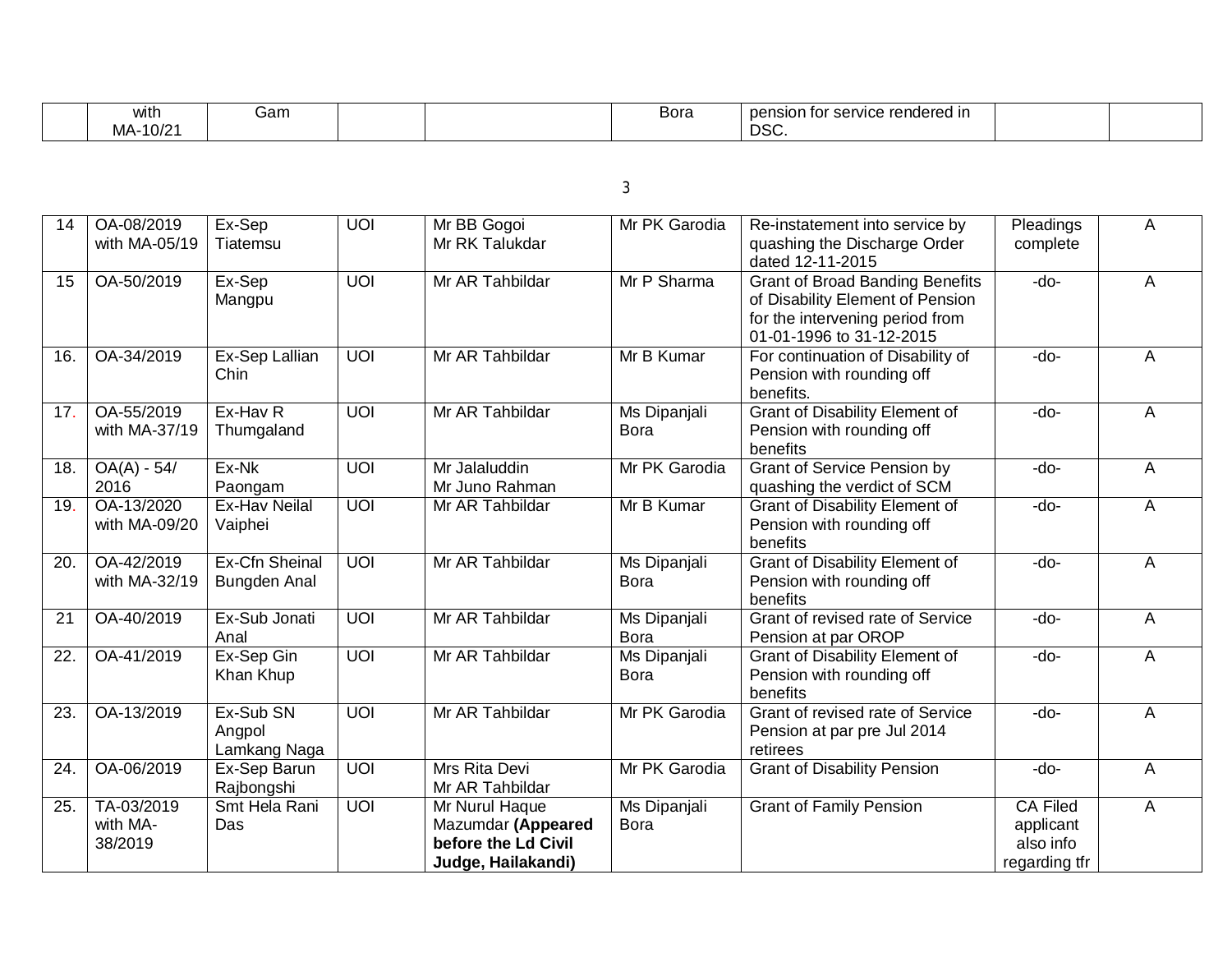|  |  | ∍<br>. . |
|--|--|----------|
|  |  |          |

| $\overline{26}$ . | OA-12/2020                  | Ex-Hony Nb<br>Sub A Losu<br>Mao          | $\overline{U}$ | Mr AR Tahbildar                                                   | Mr B Kumar    | <b>Grant of Borad Banding benefits</b><br>of Disability Pension                                              | <b>Pleadings</b><br>complete | A |
|-------------------|-----------------------------|------------------------------------------|----------------|-------------------------------------------------------------------|---------------|--------------------------------------------------------------------------------------------------------------|------------------------------|---|
| $\overline{27}$ . | OA-07/2020                  | Ex-Nb Sub<br><b>Ritam Chandra</b><br>Dey | <b>UOI</b>     | Mr DN Sarma<br>Mr Gaurab J Sharma                                 | Mr PK Garodia | <b>Grant of Disability Element of</b><br>Pension with rounding off<br>benefits                               | -do-                         | A |
| $\overline{28}$ . | OA-61/2019<br>with MA-40/19 | Ex-Hav Nule<br>Daniel Anal               | $\overline{U}$ | Mr AR Tahbildar                                                   | Mr B Kumar    | <b>Grant of Disability Element of</b><br>Pension with rounding off<br>benefits                               | -do-                         | A |
| $\overline{29}$ . | OA-51/2019                  | Smt Minneng<br>Sitlhou                   | $\overline{U}$ | Mr S Pfokrelo<br>Mr Pni Sani<br>Miss AK Victoria<br>Miss Marysena | Mr B Kumar    | <b>Grant of Family Pension after</b><br>death of applicant's husband                                         | -do-                         | A |
| $\overline{30}$ . | OA-37/2019<br>with MA-26/19 | Ex-Nk Dipak Kr<br>Barman                 | $\overline{U}$ | Mr AR Tahbildar                                                   | Mr B Kumar    | Grant of Disability Element of<br>Pension                                                                    | -do-                         | A |
| $\overline{31}$ . | OA-44/2019                  | Ex-Sub BD<br>Jacob Anal                  | $\overline{U}$ | Mr AR Tahbildar                                                   | Mr PK Garodia | $\overline{d}$                                                                                               | -do-                         | A |
| $\overline{32}$ . | OA-21/2019                  | Ex-Cfn Ranjit<br>Gohain                  | UOI            | Mr AR Tahbildar                                                   | Mr PJ Barman  | Grant of Disability Element of<br>Pension                                                                    | -do-                         | A |
| 33.               | OA-10/2020<br>with MA-06/20 | Smt Shyanda<br>Rani Khatun               | UOI            | Ms Alakananda<br>Chakrabarty<br>Ms Mithu Dasgupta                 | Mr B Kumar    | Grant of Family Pension to the<br>applicant who claim herself as<br>2 <sup>nd</sup> wife of deceased soldier | -do-                         | A |
| $\overline{34}$ . | OA-22/2020<br>with MA-14/20 | <b>Ex-Rect KL</b><br>Ngamshel Anal       | $\overline{U}$ | Mr AR Tahbildar                                                   | Mr B Kumar    | <b>Grant of Disability Element of</b><br>Pension with rounding off<br>benefits                               | -do-                         | A |
| $\overline{35}$   | OA-03/2021<br>with MA-05/21 | Lt Col K Ibohal<br>Singh (Retd)          | $\overline{U}$ | Mr AR Tahbildar                                                   | Mr PK Garodia | <b>Grant of Disability Element of</b><br>Pension with rounding off<br>benefits                               | -do-                         | A |
| $\overline{36}$ . | OA-27/2020<br>with MA-18/20 | Ex-Nk Dharani<br>Gohain                  | $\overline{U}$ | Mr AR Tahbildar                                                   | Mr B Kumar    | <b>Grant of Service Pension by</b><br>condoning the shortfall in<br>qualifying service                       | -do-                         | A |
| $\overline{37}$ . | OA-25/2020<br>with MA-17/20 | Ex-Sep<br>Lookingstar<br>Makri           | <b>UOI</b>     | Mr AR Tahbildar                                                   | Mr PJ Barman  | <b>Grant of Disability Element of</b><br>Pension considiring his disability<br>at 20%                        | -do-                         | A |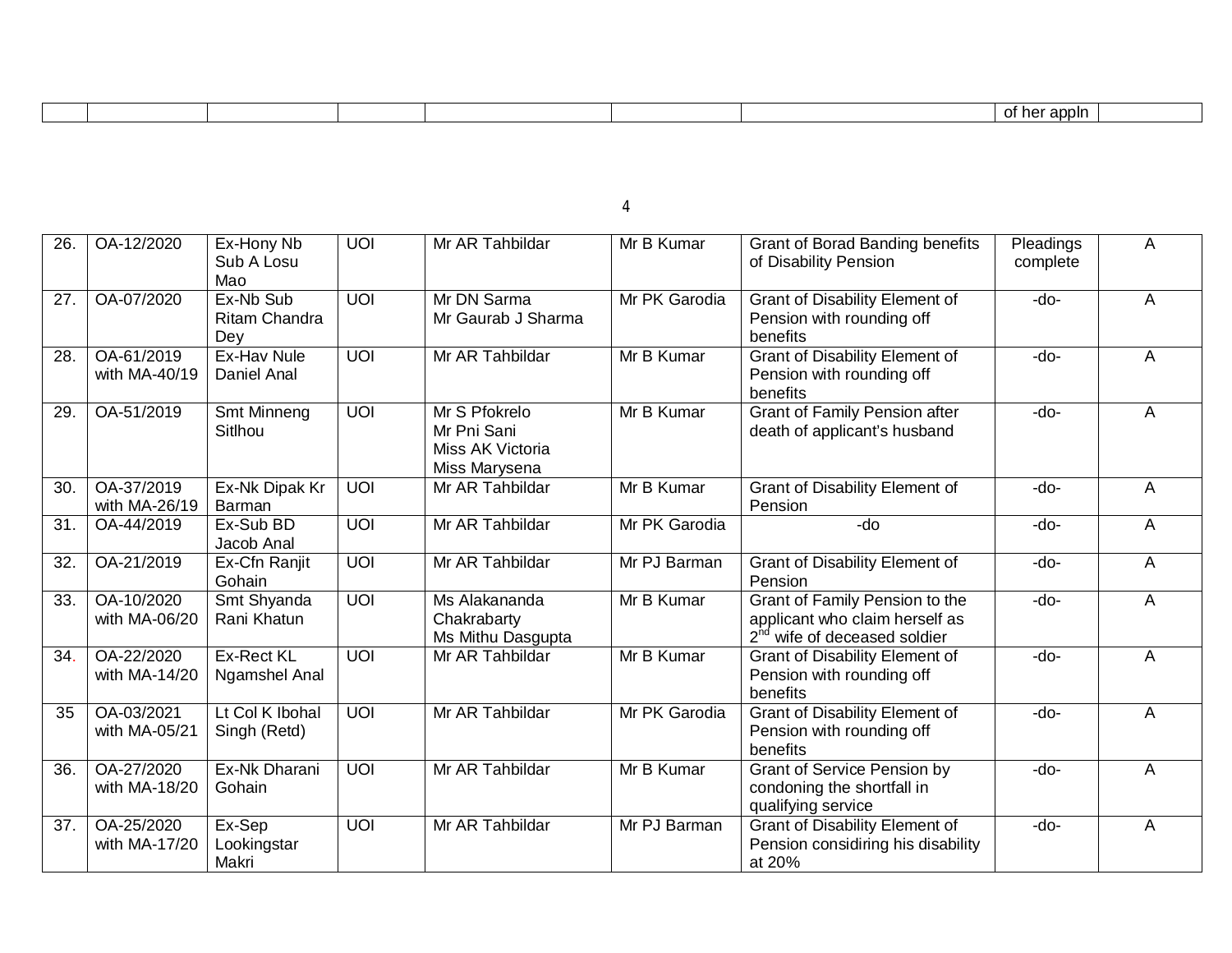| 38 | OA-20/2020    | Ex-Sub        | <b>UOI</b> | <b>Tahbildar</b><br>Mr AR | Ms Dipanjali | <b>Grant of Disability Element of</b> | -do- |  |
|----|---------------|---------------|------------|---------------------------|--------------|---------------------------------------|------|--|
|    | with MA-12/20 | Thangkhan Pao |            |                           | Bora         | Pension with rounding off             |      |  |
|    |               | Joute         |            |                           |              | benefits                              |      |  |

| 39  | OA-16/2020                  | Ex-Nk(TS) D<br>Adani                        | <b>UOI</b>     | Mr AR Tahbildar                                                     | Mr PJ Barman                | <b>Grant of Broad Binding benefits</b><br>of Disability Element                                                                            | Pleadings<br>complete | A |
|-----|-----------------------------|---------------------------------------------|----------------|---------------------------------------------------------------------|-----------------------------|--------------------------------------------------------------------------------------------------------------------------------------------|-----------------------|---|
| 40. | OA-06/2018                  | Ex-Sep<br>Kongniyang<br>Doko                | $\overline{U}$ | Mr AR Tahbildar                                                     | Mr P Sharma                 | For revision of Disability<br>Element, Grant of Service<br>Element and rounding off<br>benefits                                            | <b>CA Not filed</b>   | A |
| 42. | OA-21/2020<br>with MA-13/20 | Ex-Sep<br>Khamkhan<br>Khup                  | $\overline{U}$ | Mr AR Tahbildar                                                     | Ms Dipanjali<br><b>Bora</b> | For continuation of Disability<br>Element of Pension with<br>rounding off benefits                                                         | Pleading<br>Complete  | Α |
| 43. | OA-23/2020<br>with MA-15/20 | Ex-Nk<br>Khaitinlam<br>Vaiphei              | $\overline{U}$ | Mr AR Tahbildar                                                     | Mr B Kumar                  | <b>Grant of Disability Element of</b><br>Pension with rounding off<br>benefits                                                             | -do-                  | A |
| 44. | OA-02/2020<br>with MA-01/20 | Ex-Hav<br>Fimsanglian<br>Hmar               | $\overline{U}$ | Mr AR Tahbildar                                                     | Mr B Kumar                  | <b>Grant of Disability Element of</b><br>Pension with rounding off<br>benefits                                                             | -do-                  | A |
| 45. | OA-48/2019<br>with MA-33/19 | Ex-Rect<br><b>Enamul Hoque</b>              | $\overline{U}$ | Mr Abdul Kalam Azad<br>Mr Matiur Rahman                             | Mr PJ Barman                | For re-instatement into service<br>by quashing the discharge order                                                                         | $-do-$                | A |
| 46. | OA-52/2019<br>with MA-35/19 | Ex-Nk(TS)<br><b>Tinkho Lal</b>              | $\overline{U}$ | Mr AR Tahbildar                                                     | Mr PK Garodia               | Grant of Disability Element of<br>Pension with rounding off<br>benefits                                                                    | -do-                  | A |
| 47. | OA-54/2019<br>with MA-36/19 | Ex-Nk PS<br>Angshung Anal                   | $\overline{U}$ | Mr AR Tahbildar                                                     | Mr B Kumar                  | <b>Grant of Disability Element of</b><br>Pension with rounding off<br>benefits                                                             | -do-                  | A |
| 48. | OA-02/2019                  | Smt Damayanti<br>Ray                        | <b>UOI</b>     | Mr KR Patgiri<br>Mr G Sarma<br>Ms C Das                             | Mr B Kumar                  | <b>Grant of Family Pension after</b><br>death of husband                                                                                   | -do-                  | A |
| 49. | OA-20/2017                  | Sub/Clk(SD)<br>Raghunath Das<br>Vishwakarma | <b>UOI</b>     | Mr Bijan Chakraborty<br>Mrs Purabi Hazarika<br>Ms Pritismita Sarmah | Mr PK Garodia               | For directing the Respondent to<br>initiate ACR for the year 2014-<br>2015 & 2015-2016 by the<br>immediate superior offr (Section<br>Offr) | Pleadings<br>complete | A |